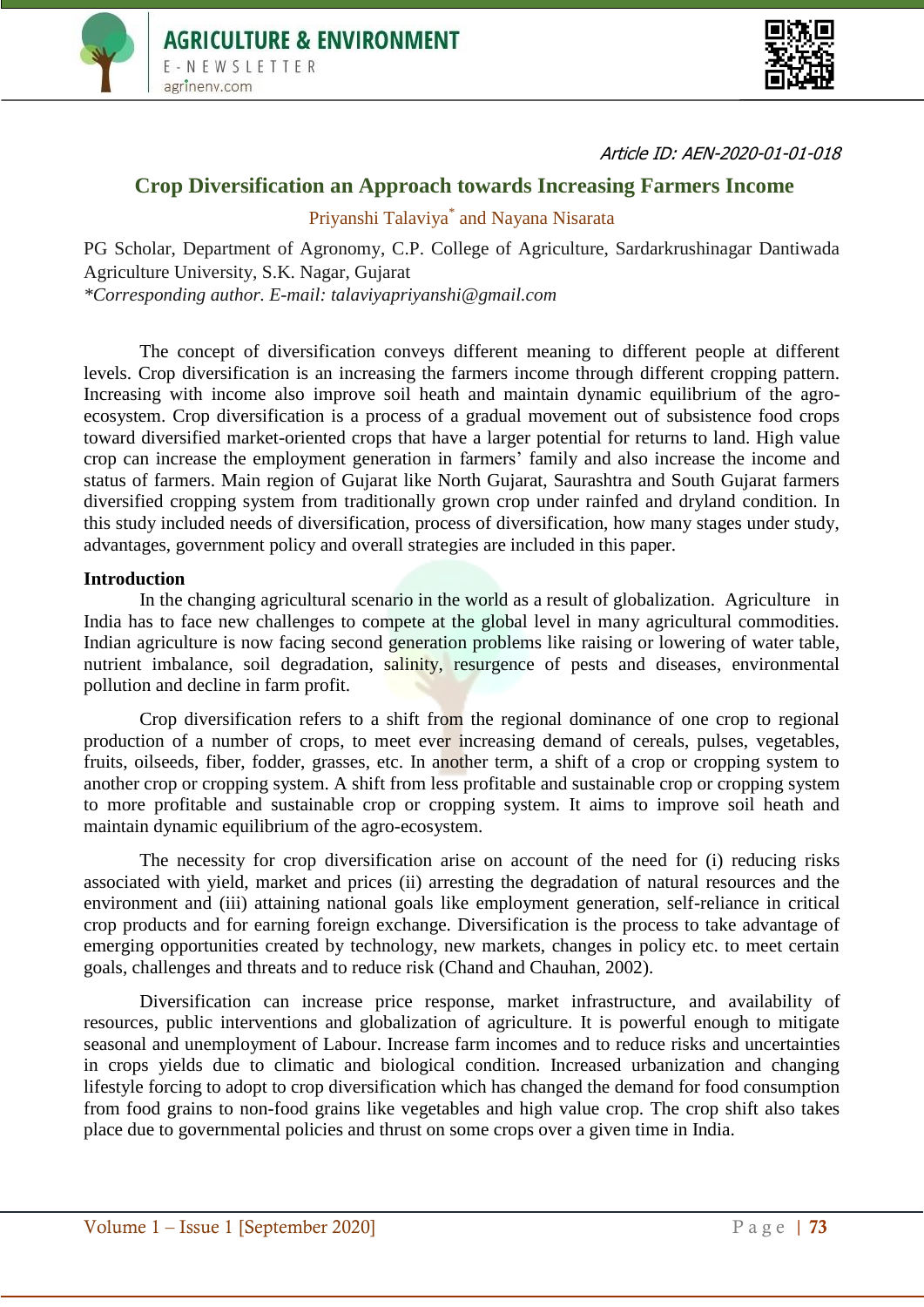



Crop diversification takes into account the economic returns from different value-added crops. It also implies the effective use of environmental as well as human resources to grow a mix of crops with complementary marketing opportunities, and it entails shifting of resources from low value crops to high value crops. Due to globalization, crop diversification in agriculture is also a means to increase the total crop productivity in terms of quality, monetary and quantity value under specific, diverse agro-climatic situations all over the world. (Satyasai and Viswanathan, 1997, Thakur, 2010). Many economists advocate crop diversification as a tool of risk management. It is a strategy that involves doing more than one activity at any given time. It involves in mitigating price risks and production risks of falling output (Chaplin, 2000).

### **Need of crop diversification**

Crop diversification has become an important option to attain several objectives viz.

- Natural resources sustainability
- Ecological balance
- Output growth
- Buffer stocks
- Employment generation
- Risk coverage: Mono cropping high risk, etc.

### **Process of Crop diversification:**

The process of diversification can be classified into horizontal and vertical diversification.

- 1. **Horizontal** diversification is one of the most common phenomena in India. Through this approach the diversification takes place by adding more crops in the existing cropping system as a way to improve the overall productivity of a farm or region"s farming economy, or a shift from subsistence farming to high value crops.
- 2. **Vertical** diversification stands for the addition of value in the existing cropping system through processing, packaging and branding or other efforts to enhance the product value (Jana, 2006 and Singh, Boukerrou and Miller, 2009).

### **Stages of Crop Diversification**

As quoted by (Chaplin, 2000) the process of diversification of agriculture may pass through four stages.

- 1) At the first stage the cropping system shifts from monoculture to multiple cropping. This phenomenon generally occurs in the developing countries and most of the third world countries are under this category.
- 2) At the second stage the farmers start more than one enterprise. For example crops and animal husbandry, beside the number of crops in a year is more than one.
- 3) Thirdly, initiation of mixed farming.
- 4) In the last stage of diversification, the activities which are incorporated are beyond the agricultural domain such as adding the value through the processing, packaging and producing by products e.g. jam, pickles etc.

### **Major driving forces for crop diversification**

- Increase income on small farm holdings.
- Withstanding price fluctuation.
- Mitigating ill-effects of aberrant weather.
- Balancing food demand.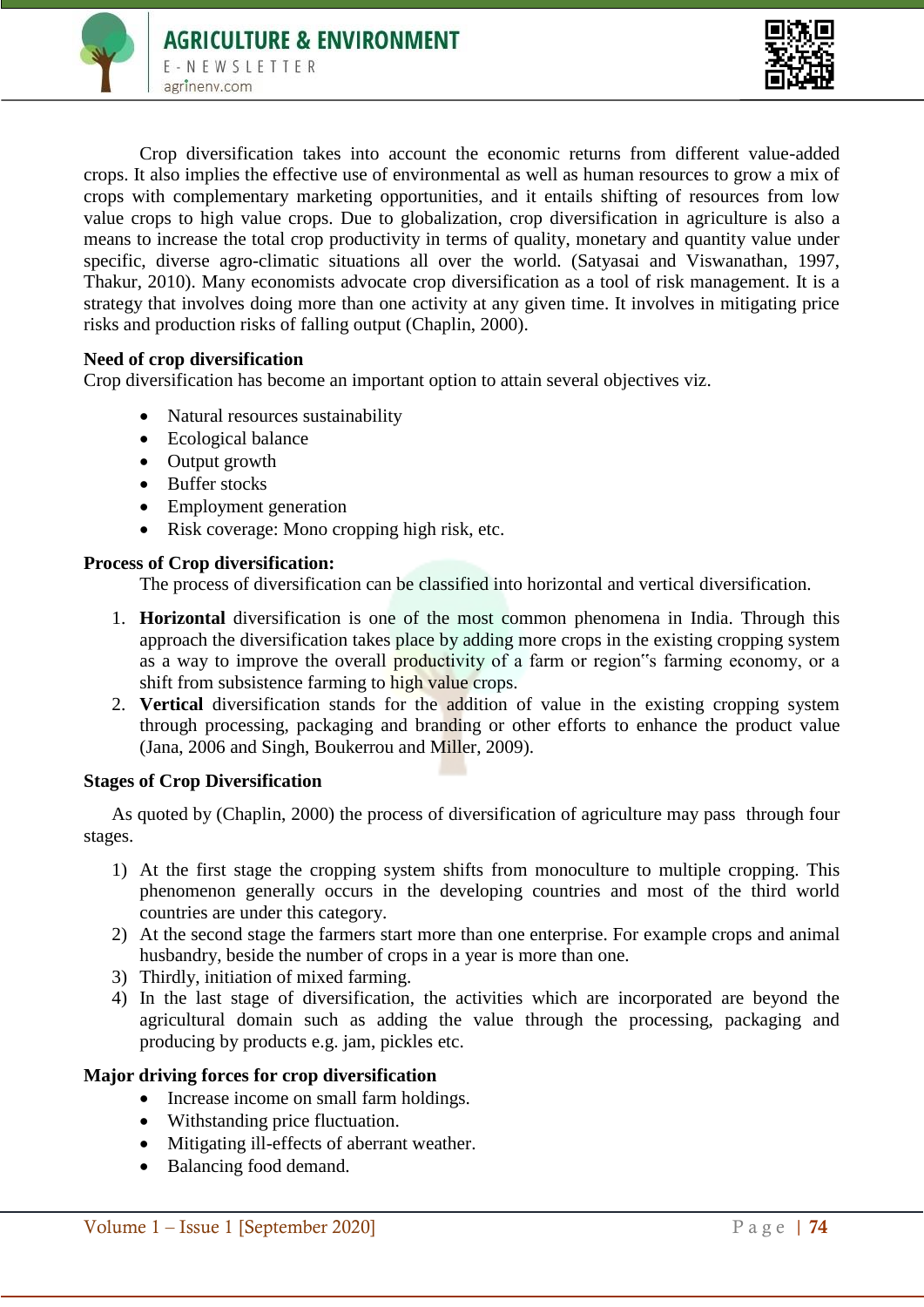



- Improving fodder for livestock animals.
- Conservation of natural resources (soil, water etc.)
- Minimizing environmental pollution.
- Reducing dependence on off-farm inputs.
- Decreasing insect pests, diseases and weed problems.
- Increase the community food security.

### **Crop Diversification in Rainfed and Dryland conditions:**

Crop diversification in rainfed regions aims to make rainfed agriculture achieving nutritional security, more employment and income generating, eco-friendly, poverty alleviation and comparative advantage in new trade regime (Vittal *et al.*, 2007). Some of the issues and functions provided by diversification in rainfed regions are given below in Table 1.

|  |  | Table-1. Issues and Functions provided by diversification in rainfed regions |  |  |  |  |
|--|--|------------------------------------------------------------------------------|--|--|--|--|
|  |  |                                                                              |  |  |  |  |

| <b>Issue</b>                      | <b>Functions provided by diversification</b>                                                                                              |  |  |  |  |
|-----------------------------------|-------------------------------------------------------------------------------------------------------------------------------------------|--|--|--|--|
| <b>Productivity and stability</b> | Increased yield, reduce intra seasonal variation and improved<br>stability through diverse components viz Crop, tree, plant and<br>animal |  |  |  |  |
| High risk and high cost           | Risk and cost minimization through yield<br>and income from annual and perennial<br>mixtures                                              |  |  |  |  |
| <b>Unabated</b><br>land           | Minimization of kinds, effect and extent of                                                                                               |  |  |  |  |
| degradation                       | land degradation by appropriate land care through alternate land<br>use systems                                                           |  |  |  |  |
| Inadequate employment             | Staggered employment round the year                                                                                                       |  |  |  |  |
| Low profitability                 | High income generation from various Components                                                                                            |  |  |  |  |
| Poor energy management            | Energy efficient implements                                                                                                               |  |  |  |  |

**Table-2. Some factors affecting decisions on in crop rotation of Agroforestry in crop diversification in dryland regions of India** 

| <b>Short</b>           | Soil degradation, nutrient loss, tree/forage establishment.                                                                                                                                                |
|------------------------|------------------------------------------------------------------------------------------------------------------------------------------------------------------------------------------------------------|
| profit                 | Risk factors. Yield variability, price variability, flexibility                                                                                                                                            |
| term                   | of the enterprise in response to changed conditions, the                                                                                                                                                   |
| factors                | farmers attitude to risk.                                                                                                                                                                                  |
| <b>Dynamic factors</b> | Total arable area, machinery, total feed requirements financial<br>support, labour availability, quality and cost the farmer's objectives<br>(profit, risk reduction, sustainability), traditional wisdom. |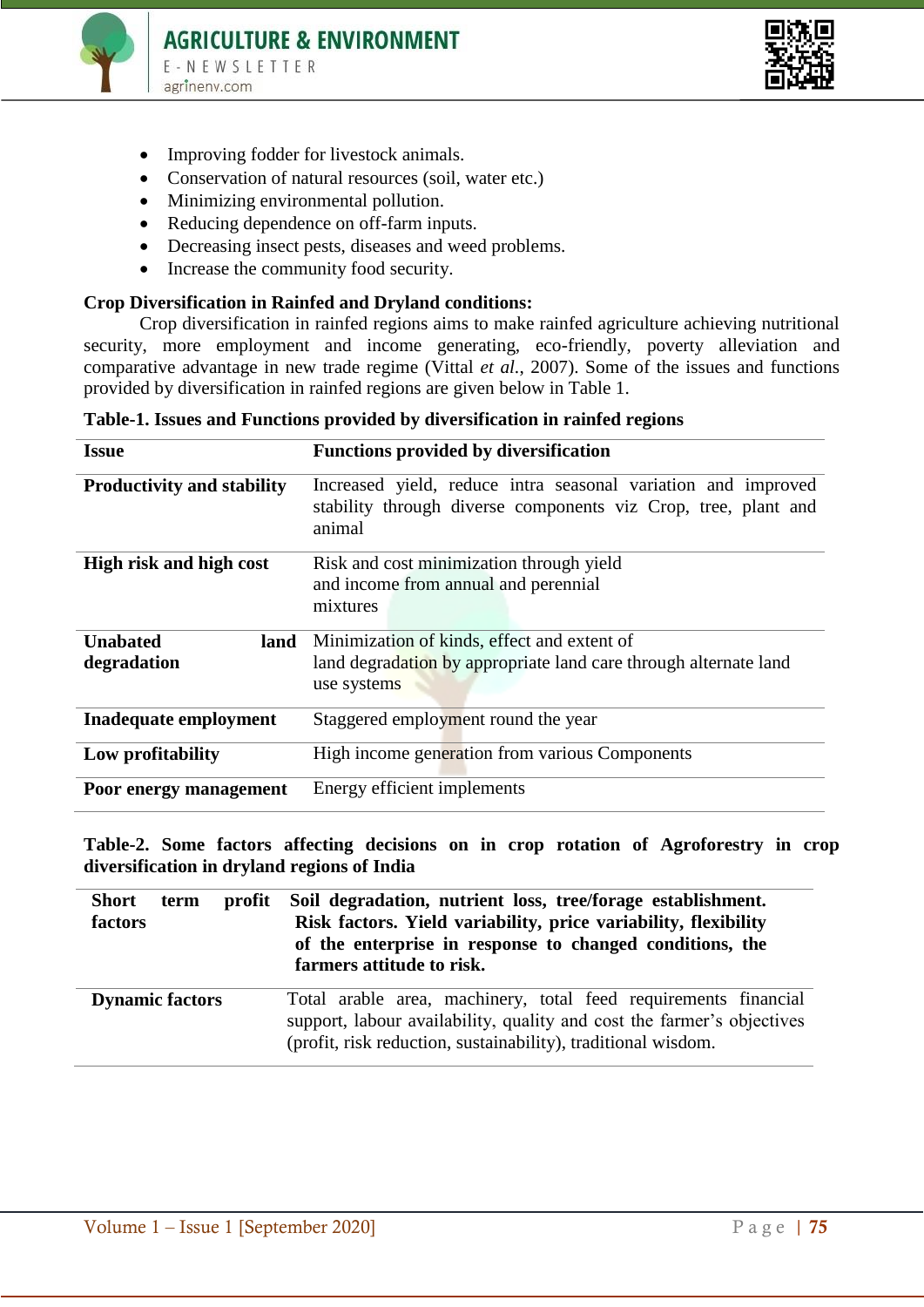



## **Advantages**

- Better use of land, labour and capital for adoption of crop rotations, steady employment of farm and family labour and more profitable use of equipment are obtained in diversified farming.
- The farmer and labour engaged all the year round in different activities. The by-products of this crop can utilize properly as cattle, poultry, birds, etc. are related with crop production.
- Regular and quicker return is obtained from various enterprises.
- Soil erosion, soil fertility can be checked as land kept under cultivated throughout the year.
- Diversified farming is less risky than specialized farming.
- Best use of equipment easily available.

## **Government policies and strategies for crop diversification**

- Implementing National Agriculture Insurance Scheme.
- Operational zing Technology Mission on Cotton.
- Provision of Capital Subsidy of 25 percent for Construction / Modernization / Expansion of Cold Storages and Storages for Horticultural Produce.
- Creation of Watershed Development Fund.
- Strengthening Agricultural Marketing.
- Seed Crop Insurance.
- Seed Bank Scheme.
- Cooperative Sector Reforms.

### **Over all strategies for crop diversification**

- Diversion of high-water requiring crops to less water intensive crops.
- Diversion of cotton to pulses, oilseeds and maize in light textured and shallow soils.
- Replacement of low vielding low value coarse cereals to high vielding high value crops like pulses.
- Inter cropping or mixed cropping be promoted in dry areas.
- Shift high risk crops with short duration pulses and drought resistant oilseeds crops.

### **Data of Gujarat state different region crop diversification:**

1) In north Gujarat region traditionally cropping patten in potato crops but they are diversified with oilseed crop of groundnut, pulses crop of green gram, vegetable crop of muskmelon and spices crop like fennel, fenugreek are cultivated in their field. So, they benefited in yield and economic increase farmers condition. (Patel *et al. (2*018) at Sardarkrushinagar Dantiwada Agriculture University, Sardarkrushinagar)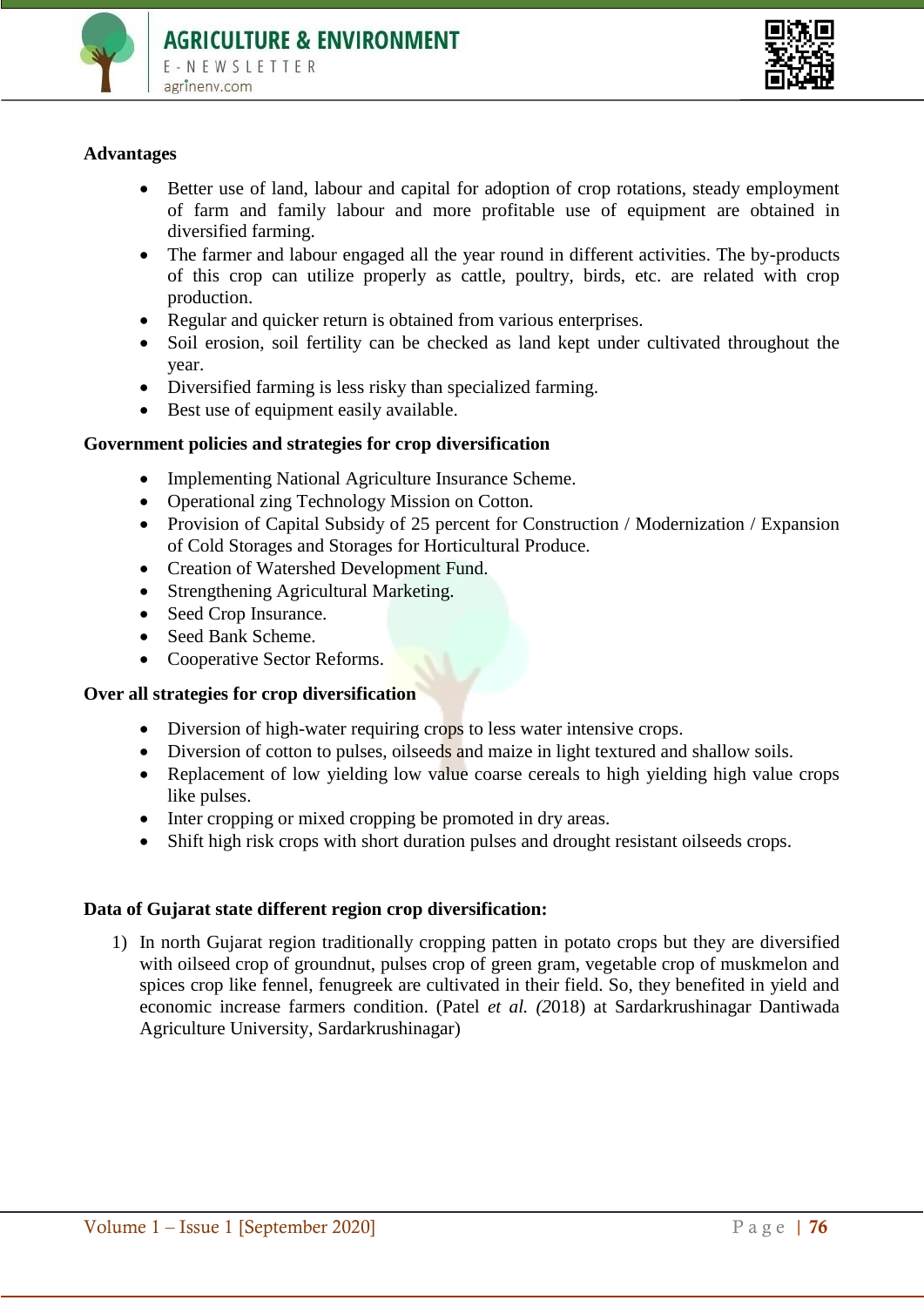



## **Table: 3 Economics influenced by different cropping systems for North Gujarat condition (Pooled of 2011-12 to 2015-16)**

| <b>Treatments</b> | <b>Cropping system</b>                                                 | <b>Gross</b><br>return<br>(kg/ha) | <b>Net</b><br>return | B<br>$\mathbf C$<br>$\bullet$<br>ratio |
|-------------------|------------------------------------------------------------------------|-----------------------------------|----------------------|----------------------------------------|
|                   |                                                                        |                                   | (kg/ha)              |                                        |
| $T_1$             | Pearl millet-Mustard-Fallow                                            | 130527                            | 59238                | 0.83                                   |
| T <sub>2</sub>    | Green gram+ Sunhemp-Castor- Green gram                                 | 241466                            | 124021               | 1.06                                   |
| $T_3$             | Fodder<br>Cowpea-Castor-<br>Green<br>$gram+$<br>Sorghum+ Fodder Cowpea | 213716                            | 103394               | 0.94                                   |
| T <sub>4</sub>    | Green gram+ Sunhemp-Castor- Bottle Gourd                               | 237925                            | 124085               | 1.09                                   |
| $T_5$             | Bt. Cotton+ Sunhemp-Castor- Bitter Gourd                               | 267222                            | 138310               | 1.07                                   |
| T <sub>6</sub>    | Green gram - Fennel+ Cauli Flower-Fennel<br>conti.                     | 340983                            | 256918               | 3.06                                   |
| T <sub>7</sub>    | Green gram-Mustard+Lucern                                              | 198615                            | 160814               | 2.25                                   |
| T <sub>8</sub>    | Bt. Cotton + Green gram $-$ Castor                                     | 266331                            | 145752               | 1.21                                   |
| $S.Em.+$          |                                                                        | 7923                              | 7922                 |                                        |
| CD at 0.05        |                                                                        | 2403                              | 24031                |                                        |
| CV(%)             |                                                                        | 5.78                              | 9.86                 |                                        |

2) In saurashtra region traditionally cropping pattern have only groundnut, wheat, cotton grown but mostly farmers are changing their pattern from them and grown chickpea, green gram like pulses, cumin and coriander like spices and fodder crops are also grown in their field. Some innovative farmers grown turmeric, ginger like value additional crop in their field. (Solanki *et al.* (2018) at Junagadh Agricultural University, Junagadh)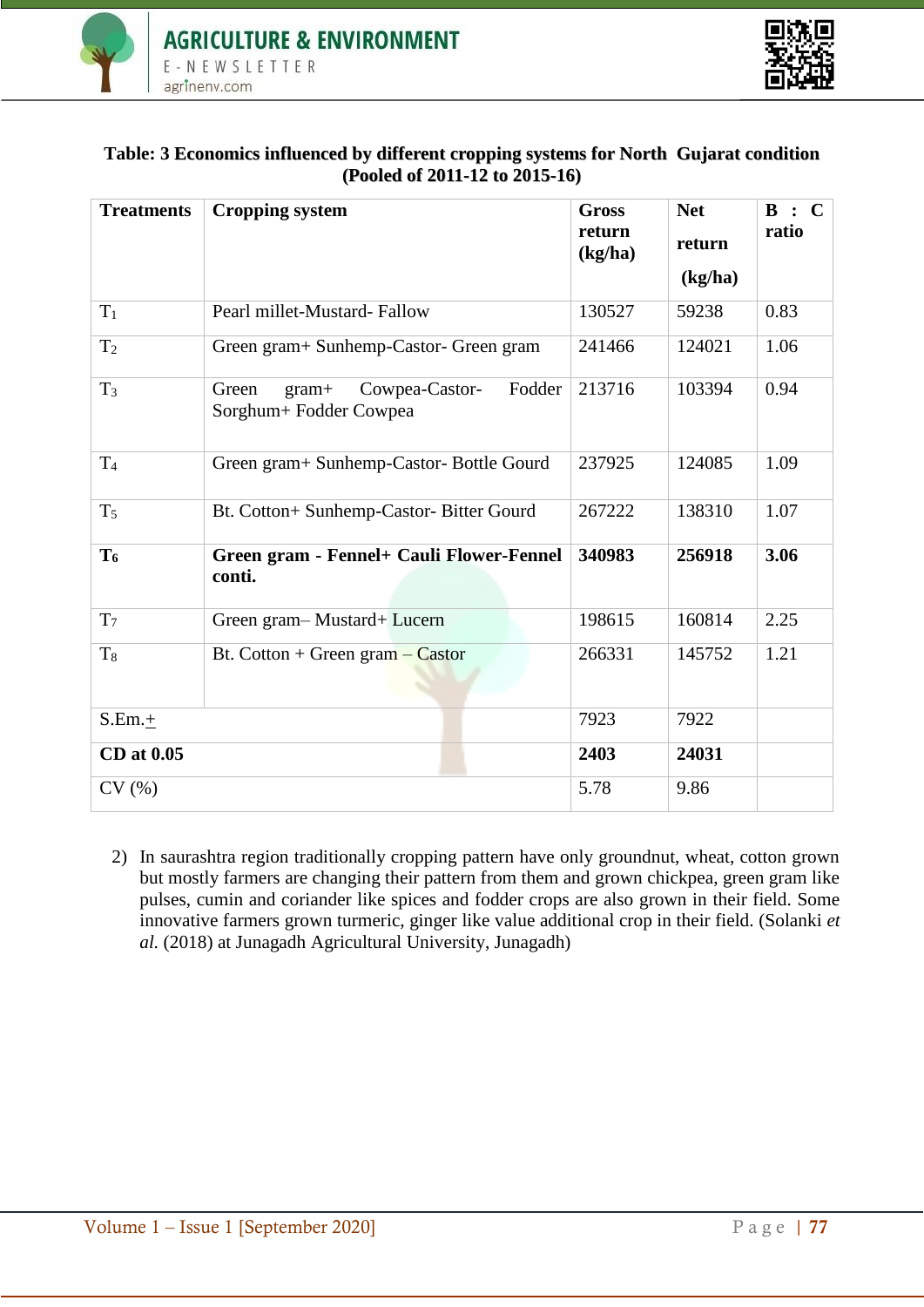



## **Table 4: Groundnut equivalent yield and economics of different cropping systems for Saurashtra region**

| <b>Treatment</b> | <b>Cropping system</b>                 | <b>GEY</b>                      | <b>Gross</b>                       | <b>Net</b> | B:C     |          |       |
|------------------|----------------------------------------|---------------------------------|------------------------------------|------------|---------|----------|-------|
| No.              | <b>Kharif</b>                          | Rabi                            | <b>Summer</b>                      | (kg/ha)    | income  | income   | Ratio |
|                  |                                        |                                 |                                    |            | (Rs/ha) | (Rs, ha) |       |
| $T_1$            | Groundnut                              | Wheat                           | Fallow                             | 3892       | 175152  | 122744   | 2.34  |
| T <sub>2</sub>   | Groundnut                              | <b>Coriander</b>                | <b>Sesame</b>                      | 6123       | 275544  | 212196   | 3.35  |
| $T_3$            | Groundnut                              | Chickpea                        | Greengram                          | 5364       | 241364  | 176376   | 2.71  |
| T <sub>4</sub>   | Groundnut+<br>Pigeonpea                | Pigeonpea<br>conti.             | Sunnhemp                           | 3520       | 158406  | 93093    | 1.43  |
| $T_5$            | Groundnut+<br>Pearlmillet              | Wheat $+$<br>Lucerne<br>(Seed)  | Blackgram                          | 4283       | 192745  | 91947    | 0.91  |
| T <sub>6</sub>   | Groundnut +<br>Castor                  | Castor<br>cont.                 | Sorghum                            | 4241       | 190860  | 118787   | 1.65  |
| T <sub>7</sub>   | Groundnut+<br>Sorghum (F)              | Lucerne<br>(F)                  | <b>Sweet corn</b>                  | 6202       | 279102  | 189244   | 2.11  |
| T <sub>8</sub>   | Groundnut+<br>Maize (F)                | <b>Drilled</b><br><b>Fennel</b> | Groundnut<br>$+$<br><b>Sesamum</b> | 6979       | 314039  | 199256   | 1.74  |
| T <sub>9</sub>   | <b>Bt Cotton +</b><br><b>Blackgram</b> | <b>Bt</b> Cotton<br>conti.      | Groundnut<br>$+$<br>Cowpea         | 6455       | 290468  | 188408   | 1.85  |
| $\rm T_{10}$     | Brinjal $+$<br>Clusterbean             | Cumin                           | Greengram<br>$+$ Sesamum           | 4873       | 219297  | 122002   | 1.25  |
| S.Em.±           |                                        |                                 |                                    | 308        | 13882   | 13882    |       |
| C.D. at 5%       | 917                                    | 41247                           | 41247                              |            |         |          |       |

3) South Gujarat climatic region where rainfall receive higher so mostly farmer grown rice and sugarcane cultivation but now a day their farmer taken pulses crop, vegetable crop, fodder crop etc so they can improve their soil as well as increase their income. **(Arvadiya** *et al.*  **(2018), All India Coordinate Research Project – Integrated Farming System, Navsari)**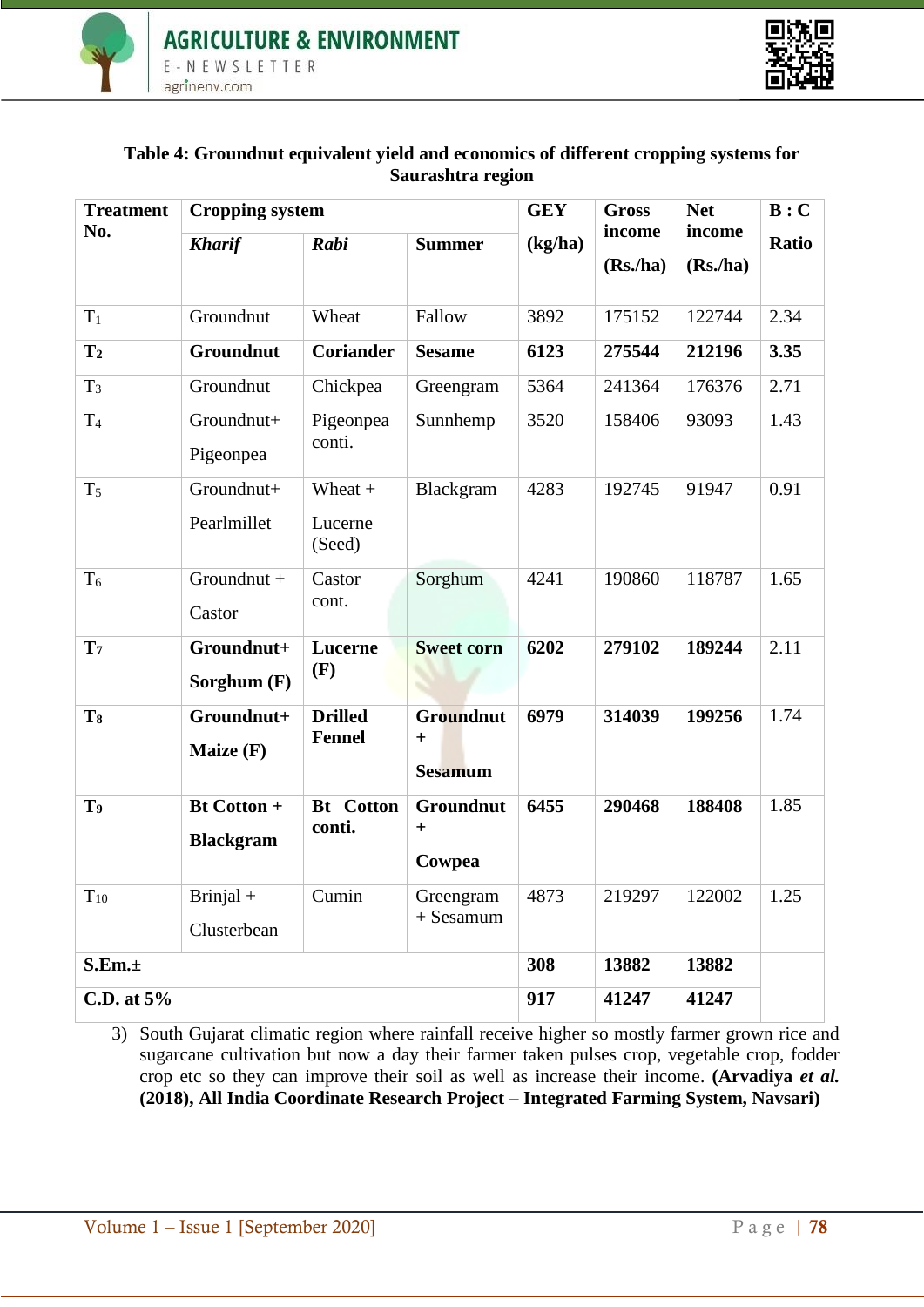

| <b>Treatments</b> | <b>Cropping system</b>   |                          | <b>Gross</b>                      | <b>Net</b>        | <b>BCR</b>         | <b>REY</b> |         |
|-------------------|--------------------------|--------------------------|-----------------------------------|-------------------|--------------------|------------|---------|
|                   | <b>Kharif</b>            | Rabi                     | <b>Summer</b>                     | return<br>(Rs/ha) | return<br>(Rs, ha) |            | (kg/ha) |
| $T_1$             | Rice                     | Green gram               | Fallow                            | 125268            | 61202              | 0.96       | 7592    |
| T <sub>2</sub>    | Rice                     | Grain amaranth           | Green gram                        | 168611            | 85070              | 1.02       | 10219   |
| $T_3$             | Rice                     | Green gram               | Pearl millet                      | 173699            | 88636              | 1.04       | 10527   |
| T <sub>4</sub>    | Rice                     | Green manuring           | Green gram                        | 118973            | 44291              | 0.59       | 7210    |
| T <sub>5</sub>    | Rice                     | Linseed                  | Maize                             | 204031            | 120043             | 1.43       | 12366   |
| $T_6$             | Rice                     | Indian bean              | Sesamum                           | 307033            | 221434             | 2.59       | 18608   |
| T <sub>7</sub>    | Rice                     | Lucerne                  | Lucerne<br>continue               | 285623            | 214351             | 3.01       | 17310   |
| $T_8$             | Rice<br>Fodder sugar bea |                          | $+$<br>cow pea<br>maize<br>fodder | 235012            | 153931             | 1.90       | 14243   |
| T <sub>9</sub>    | <b>Rice</b>              | Cabbage                  | <b>Bottle</b><br>gourd            | 571099            | 467333             | 4.50       | 34612   |
| $T_{10}$          | Rice                     | Fenugreek<br>(Green veg) | Cluster<br>bean (Veg.)            | 488479            | 406457             | 4.26       | 29605   |
| CD at $5%$        |                          | 61836                    | 61836                             |                   | 3747               |            |         |
| CV <sub>0</sub>   | 19.20                    | 19.20                    |                                   | 13.36             |                    |            |         |

# **Table 5: Economics of different cropping systems for South Gujarat condition**

## **Conclusion:**

Farmers with adequate resources can diversify the existing cropping system with the inclusion of legumes/pulses, vegetables and high value crop which provide higher yield, system profitability, system productivity give more employment can achieve higher economic return. Where diversification of cropping system may serve as a base to uplift the economic condition of farmers along with restoring soil fertility.

## **References:**

Arvadiya, L. K. (2018). Annual report-2018 AICRP on IFS, NAU, Navsari.

- Chand Ramesh and Chauhan Sonia (2002). Socio-economic factors in agricultural diversification in India. Agricultural situation in India.Feb.2002. pp.523-529.
- Chaplin, H. (2000). Agriculture Diversification: A Review of Methodological Approaches and Empirical Evidences, Department of Agricultural Economics and Business Management, Wye College, university of London.